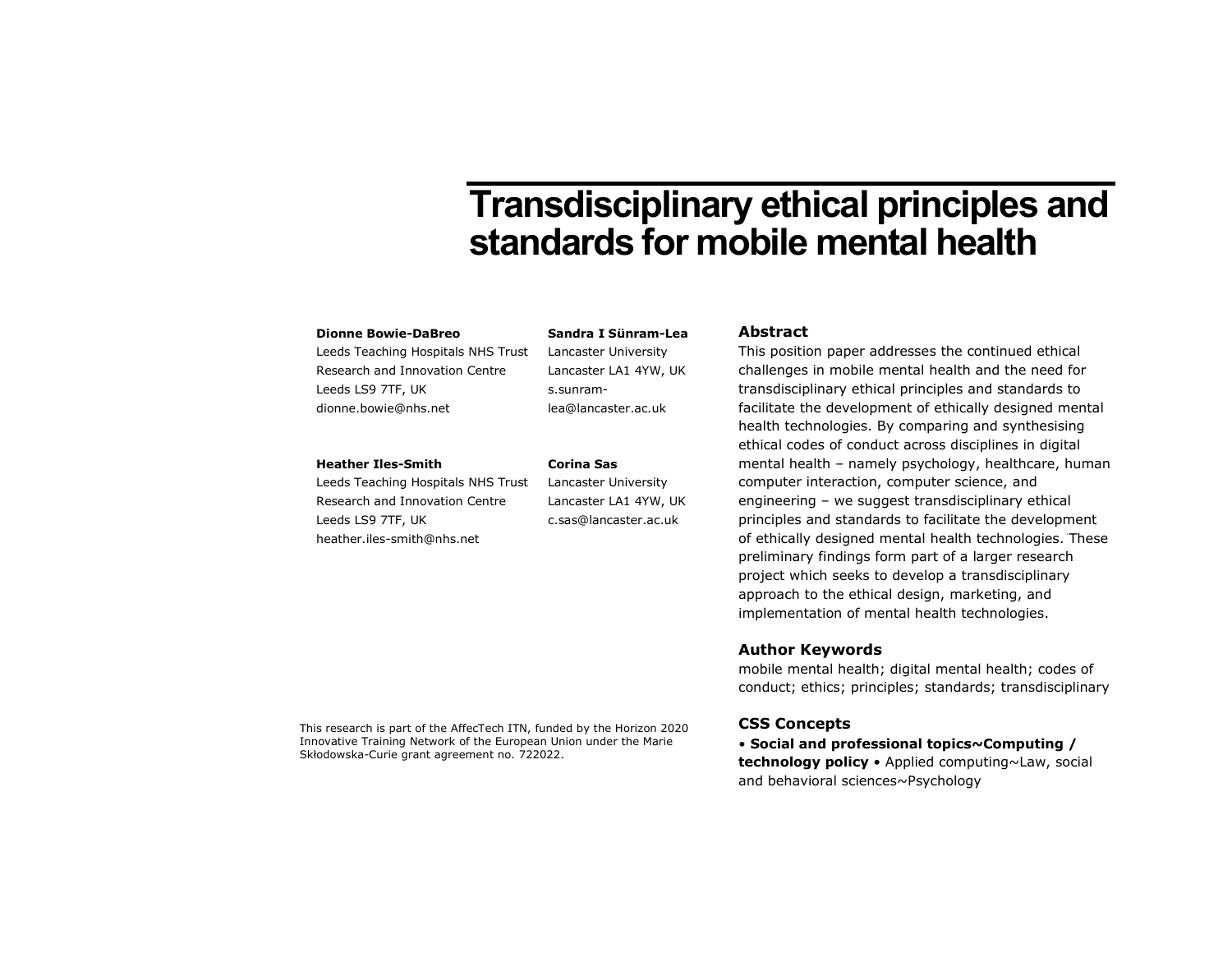#### **Psychology**

- American Psychological Association [2]
- The British Psychological Society [8]
- European Federation of Psychologists' Associations [10]

#### Healthcare

- Health and Care Professions Council [11]
- American Medical Association [1]

#### Computer science/HCI

- Association for Computer Machinery [3]
- The British Computer Society [7]
- Department of Health and Social Care [9]

#### Engineering

- National Society of Professional Engineers [14]
- Institute of Electrical and Electronics Engineers [12]
- The Royal Academy of Engineering [18]

Box 1. Professional codes of ethics sampled in the study

## Introduction

There has been much discussion of the ethics of mobile mental health [4-6,13,15-17]. Issues include privacy and data security; risks and safety concerns; benefits and evidence; and related issues of transparency, trust, and informed consent. While there has been greater awareness of the ethics of mobile mental health, there are limited transdisciplinary frameworks to effectively guide and improve ethical practice. Mobile mental health is a multisector industry, requiring collaboration of many disciplines including psychology, healthcare, computer science, human computer interaction (HCI), and engineering. Research has shown the importance of multisector involvement in the design of mobile mental health, yet there is a lack of shared language and standards bridging the unique demands of each discipline. To address this, we reviewed ethical codes across disciplines in digital mental health to compare principles and standards with a view of promoting transdisciplinary guidance and best practices. Data collection and preliminary insights are described.

## Search and review of ethical codes

Search for ethical codes of conduct was performed in Google search using the terms 'psychology codes of ethics', 'computer science codes of ethics', 'HCI codes of ethics', 'engineering codes of ethics', 'healthcare codes of ethics', and 'codes of ethics for mental health'. We were interested in reviewing professional codes of ethics and excluded other discussion on ethics (including academic research) from review. A sample of 11 professional codes were selected across disciplines (Box 1). Codes were reviewed and data extracted pertaining to ethical principles and standards. Findings were synthesised into transdisciplinary ethical principles and standards for digital mental health.

## Ethical principles and standards

Most codes described ethical principles as guidelines and best practices to be aspired to, with accompanying standards governed by the professional bodies. While thematically similar, there were differing ethical principles and focus across the codes reviewed. For example, psychology codes of ethics prioritised client care and welfare, and standards related to duty of care and competence. Comparatively, engineering codes, while also prioritising benefits and avoidance of harm, emphasised standards related to professional reputability and responsibility. Findings were synthesised into eight ethical principles: beneficence, nonmaleficence, competence, integrity, justice, fidelity, responsibility, and respect for rights and dignity of all people (Box 2). These transdisciplinary ethical principles and standards are presented in Figure 1.

#### **Discussion**

This position paper proposes preliminary transdisciplinary ethical principles for digital mental health. While our review found some principles and standards were more prevalent than others (eg, avoidance of harm), we consider all transdisciplinary principles to be equally relevant and important for ethical practice. We encourage multidisciplinary teams to reflect on these principles in the development of digital mental health and to consider how innovative design can be used to overcome potential ethical conflicts. In their ethical reflections and deliberations, it is also important for development teams to consider not only their own ethical practices, but the principles and values embedded in the technologies they design and develop. Digital mental health should reflect these key principles and standards to ensure safe, accurate, and effective delivery of care for all.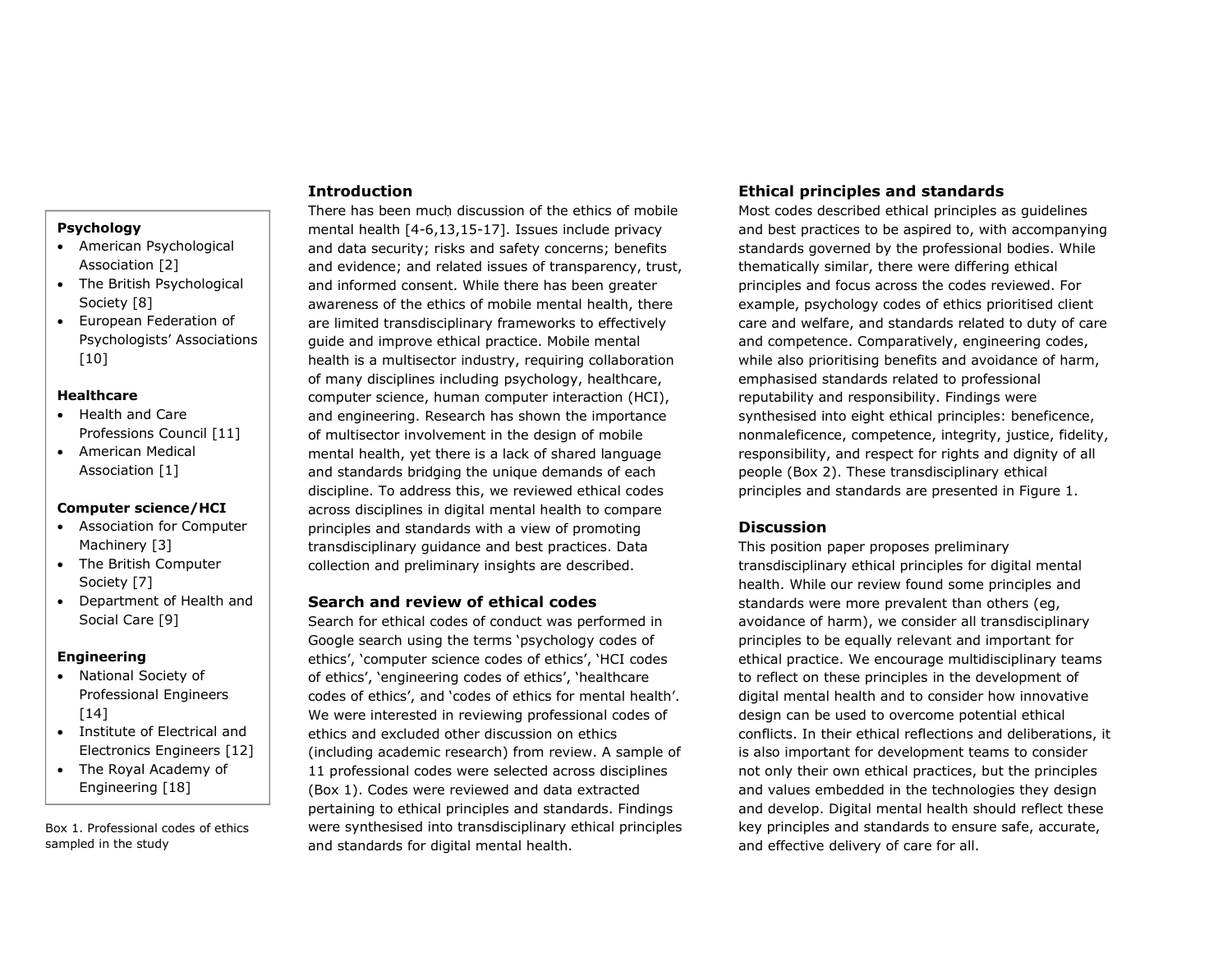# Ethical principles **Beneficence**

Doing good or benefiting others, directly or indirectly

## Nonmaleficence

Doing no harm or managing harms to gain benefits

#### Integrity

Being honest, moral, and accountable for one's actions

#### Fidelity

Being faithful and consistent in promises and deeds

#### **Justice**

Being fair and reasonable in action and interactions

#### Competence

Being appropriately skilled and knowledgeable

#### Responsibility

Having a duty or obligation to perform in a certain manner

## Respect for the rights and dignity of all people Respecting human rights, differences, and freedoms

Box 2. Descriptions of transdisciplinary ethical principles

# **Nonmaleficence**

Avoidance of harm Safety Safeguarding Security

## **Respect for rights and dignity of all people**

Confidentiality Non-discrimination Privacy Autonomy User centred/User needs Informed consent Diversity Managing power imbalances Non-harassment

## **Competence**

Knowledge and skillset Acknowledging limitations of self, team, and products Evidence-base/Scientific rigour Continuing development of self, team, and products Quality Reflection on motives, actions, and outcomes Reliability of methods, products, and interventions

Validity of methods, products, and interventions

### Justice

Fairness in actions, interactions, and design Fair trade Accessibility of resources and services for all **Inclusiveness** Conservation of resources

**Beneficence** 

Ensuring benefits for others/Human welfare **Effectiveness** 

# Responsibility

Legal compliance Professional standards Ethical compliance Communication/Public outreach Collaboration/Cooperation for transdisciplinary design Evaluation of methods, actions, products, outcomes Documentation of methods, actions, and outcomes Peer review Reporting of ethical concerns and breaches Social responsibility Duty of care Environmental impact/sustainability Interoperability of systems

## **Integrity**

Accountability Honesty Managing conflicts of interest Transparency of motives, actions, communications Accuracy Authorship/Intellectual property rights Objectivity Reputability Appropriate data use

## **Fidelity**

Trustworthiness Continuity/Consistency of actions, outcomes, products Faithfulness

Figure 1. Transdisciplinary ethical principles and abridged standards